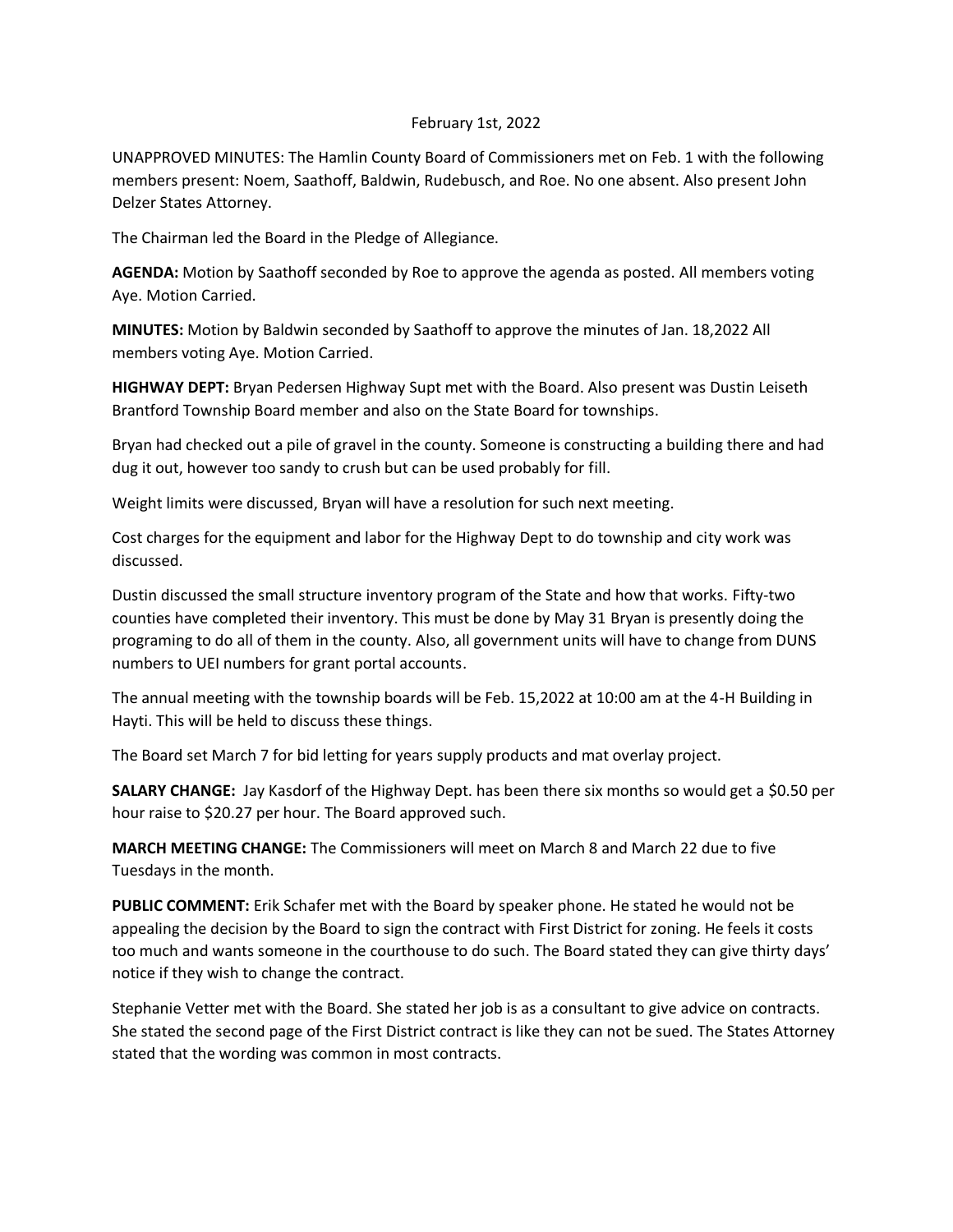**RESOLUTION:** Motion by Roe seconded by Saathoff that the County Commission members will be by Districts 1-5 and not at large. All members voting Aye. Motion Carried

**ORDINANCE 2022-1:** Second Reading Of Ordinance 2022-1 was done and motion by Baldwin seconded by Rudebusch to adopt the following ORDINANCE 2022-1 AN ORDINANCE TO ADOPT COMMISSIONER DISTRICT BOUNDARIES BASED ON THE 2020 CENSUS: WHEREAS the 2020 Federal decennial census has been completed and BE IT RESOLVED that the Hamlin County Board of Commissioners state they will adopt the boundaries for commissioner districts as herein stated: First Commissioner District will include the city of Castlewood, Castlewood Township, Hamlin Township and Section 1-24 of Florence Township Second Commissioner District will include the Towns of Hazel and Hayti and the townships of Brantford, Hayti and Oxford. Third Commissioner District will include the City of Bryant and the townships of Cleveland, Dixon, Garfield and Opdahl, Fourth Commissioner District will include the City of Lake Norden and Norden Township and Sections 25-36 of Florence Township, Fifth Commissioner District will include the City of Estelline and the townships of Dempster and Estelline.

All members voting aye. Motion Carried.

Douglas Noem Chairman

Attest: Dixie Opdahl Hamlin County Auditor

First Reading Jan. 18, 2022, Second Reading and Adoption Feb 1, 2022 Published Feb 9, 2022 Effective March 1, 2022

**DIRECTOR OF EQUALIZATION:** The Board approved Stephanie Vetter help in Director of Equalization office \$16.83 per hour effective Jan. 1

**SHERIFFS DEPT:** Sheriff Chad Schlotterbeck and Deputy Tristin Molitor met with the Board. The Sheriffs dept would like to see their department be the Emergency & Disaster Dept also. Tristan was an Emergency & Disaster director for two months in Deuel County. Then all the sheriffs' deputies would also be the deputies for Emergency & Disaster. The Board stated they are presently advertising for this position and also the 911 combined position. Chad also presented the annual RIEM contract with the Watertown Police Department for \$500.00 for administrative configuration and technical support related to Zuercher/Central Square Public Safety Software. Motion by Rudebusch seconded by Roe to authorize the Chairman to sign this contract. All members voting Aye. Motion Carried.

**WEED DEPT:** Cody Michalski Weed Supervisor met with the Board. He presented his annual report of chemicals used, time spraying, equipment usage, employee hours spraying and miles covered. He also presented the County Plan for Noxious Weed Control. He no longer feels the boom truck is effective as it takes two people to run such. Also, the state has done away with solid spraying. He will be sending out all the spray agreements to the townships.

**RIGHT OF WAY EASEMENT:** Luke Cheever Right of Way Specialist with the SD DOT met with the Board. The State will be doing work on the State Highway through Hayti and out to Highway 81. They would need an easement to do some work by the front sidewalk of the courthouse. This would be on the court house property formerly the S ½ of Block 2 and all of Block 3 of Wilsons First Addition to Hayti. They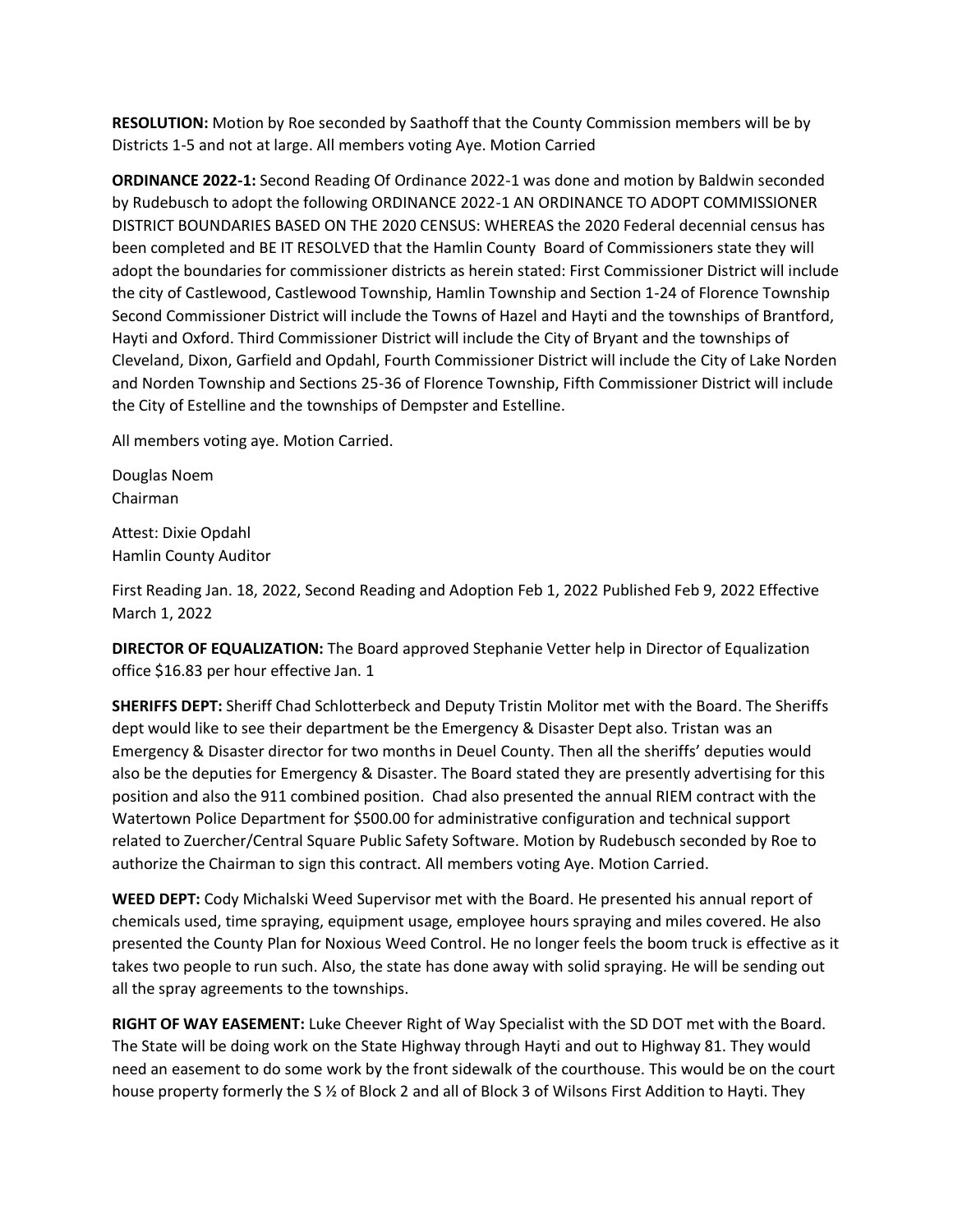would pay the County \$300.00 for this easement. Motion by Rudebusch seconded by Roe to authorize the Chairman to sign this easement. All members voting Aye. Motion Carried.

**SEALED BIDS ON 2014 Dodge Ram Pickup:** Sealed bids were opened as advertised for a 2014 Dodge Ram pickup: Dan Schmit \$1,210.85 - Alexander Plant \$4,372.00 - Alex Homola \$1,250.91 - R&S Farms \$800.00 - Ringwood Motors \$1,580.00 - Terry Stohr \$3,000.00 - Maria Kalyvaki \$2,014.00 - Brad Thuringer \$6,000.00. Motion by Baldwin seconded by Rudebusch to accept the bid of Brad Thuringer for \$6,000.00. All members voting Aye. Motion Carried.

**AUTOMATIC SUPPLEMENT:** Motion by Roe seconded by Saathoff to make an automatic supplement of Highway Safety Grants to the Sheriffs Budget 101-211-411 and to revenue source 101-331.95 and to Sheriffs Budget 101-211-425 for insurance reimbursement. All members voting Aye. Motion Carried.

## **CLAIMS PAID:**

COMMISSIONERS: Jay Baldwin mileage 10.92 Dakotan publishing 412.00 Hamlin County Publishing 919.00 Leland Roe mileage 16.80 Douglas Noem mileage 25.20 Randall Rudebusch mileage 14.28 Larry Saathoff mileage 67.20 Total gross salaries for complete dept 5400.00 benefits 1273.99 Total Commissioners Expense 8139.39

ELECTIONS: Hamlin County Publishing 66.24

COURT: Confidental Investigative Service 1715.14 Dakota Data Shred supp 36.66 Teresa Wolfe interpretor 137.50 mileage 10.92 Total Court expense 1900.22

AUDITOR: Innovative Office supp 439.65 Office Peeps supp 78.83 PMB state access 21.68 Visa Supp 203.88 Total Gross salaries for complete dept 5090.96 benefits 389.46 Total Auditors expense 6224.46

TREASURER: Dakota Data Shred rental 36.67 Office Peeps supp 75.84 PMB state access 21.66 Capital One-Wal Mart Supp 26.60 Total gross salaries for complete dept 10,157.52 benefits 2660.71 Total Treasurers expense 12,979.00

POSTAGE COPIES: Office Peeps copy machine contract 50.40 Quadient postage 2828.00

COURT APPOINTED ATTORNEY: Bratland Law 5904.40 Carrico Law 279.20 Foley & Foley 1652.70 Austin,Strait Benson & Thole 118.80 Total court appointed attorney 7955.10

STATES ATTORNEY: Total gross salaries for complete dept 5569.00 benefits 1614.72

COURTHOUSE MAINT: Culligan water 95.50 Dust-Tex floor mats 87.69 Hayti Town water & sewer 47.50 Hillyard supp 639.33 Menards supp 177.31 Northwestern Energy heat 1835.27 Total gross salaries for complete dept 18,51.84 benefits 1369.19 Total Courthouse Maint expense 7103.63

DIRECTOR OF EQUALIZATION: First District program 7000.00 Office Peeps supp 315.58 Total gross salaries for complete dept 10,882.80 benefits 3283.39 Total Director of Equalization expense 21,481.77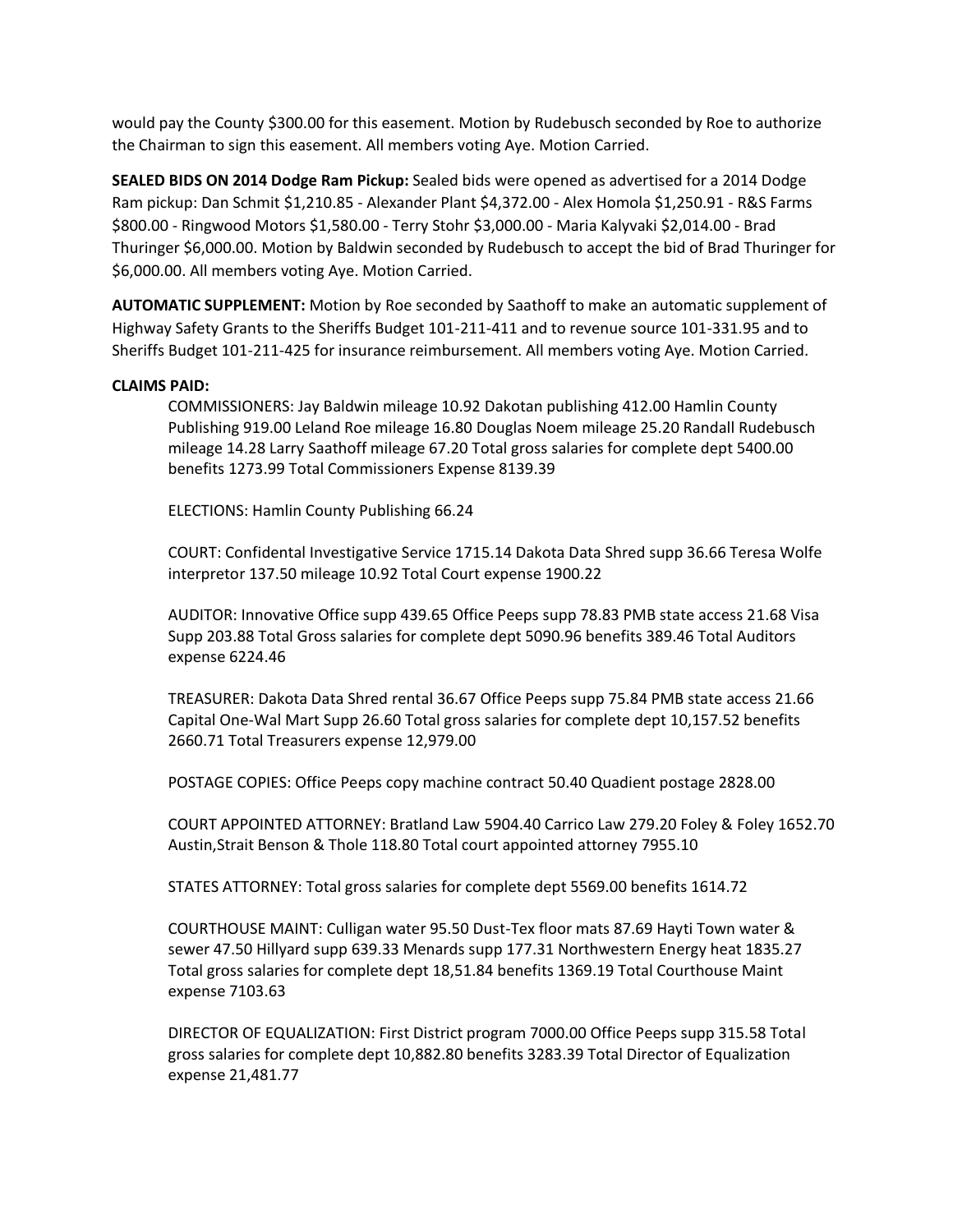REGISTER OF DEEDS: Microfilm Imaging rental 345.00 Office Peeps supp 353.44 PMB state access 21.66 Total gross salaries for complete dept 6148.32 benefits 839.25 Total Register of Deeds expense 7707.67

SHERIFF: Dons Body Shop repairs 691.55 Estelline Community Oil repairs 65.26 gas 681.60 Farmers Union gas 161.93 Hamlin County Farmers Coop repairs 100.50 gas 660.11 Mid State Organized Crime dues 100.00 MPH Industries Supp 96.80 Office Peeps Equipment 187.00 Watertown Police Dept RIEM 500.00 SD DOT gas 327.91 Two Way supp 213.96 Whites Welding repairs 743.81 Visa supp 1147.38 Zach Vidmar travel 14.00 Total gross salaries for complete dept 29,577.99 benefits 8219.64 Total Sheriffs expense 43,489.44

JAIL: Codington County Jail 3485.00 Prairie Lakes blood tests 255.00

LIEAP: Interlakes Community Action worker 339.75 Senior Meals 2450.00

ATCO: Human Service Agency ATCO yearly payment 527.00

NURSE: Total gross salaries for complete dept 2252.00 benefits 962.54 Donna Eide travel 14.00

VETERANS SERVICE: Total gross salaries for complete dept 950.00 benefits 129.70

MENTAL HEALTH CENTER: Human Service Agency quarterly payment 1312.50

EXTENSION: National 4-H supp 9.96 Office Peeps supp 94.78 Total gross salaries for complete dept 3348.00 benefits 1100.56 Total Extension expense 4553.28

ZONING: Dakotan publishing 48.64 First District quarterly contract 10,000.00 Robbie Fedt mileage 10.92 First District postage 242.60 John Pantzke mileage 8.40 Martin Prouty mileage 9.24 Richard Wiarda mileage 7.56 Stuart Schubloom mileage 9.24 Scott Popham mileage 6.72 Total Per Diem 875.00 benefits 70.61 Total Zoning expense 11,288.93

WEED: Total gross salaries for complete dept 3417.00 benefits 1125.66

ECONOMIC DEV. First District half year payment dues 6752.20

GLACIAL LAKES: Glacial Lakes yearly payment 575.00

ROAD: AT&T Cell Phone 71.94 Auto Value supp 306.35 Bryant City Util 21.64 Butler parts 829.22 Connecting Point supp 77.20 Crossroads Trailer parts 185.24 Estelline Community Oil fuel 1781.67 Estelline City Util 16.93 Hamlin County Farmers Coop fuel 3927.68 LP 1566.21 Hayti Town Util 40.50 LT's Cutting Edgz repairs 260.00 Lyle Signs Supp 25.46 Northwesern Energy Util 33.06 Ottertail Power Util 60.54 Runnings parts 129.99 Safety Service parts 88.50 W.W. Tire repairs 1928.90 parts 2467.74 Wheelco supp 13.45 SD DOT Prof serv 727.64 total gross salaries for complete dept 41,269.22 benefits 11,939.45 Total Road expense 66,568.53

AG BUILDING: Hayti Town water & sewer 109.00 Menards supp 408.71 Northwestern Energy heat 351.64 Total Ag Bldg expense 869.35